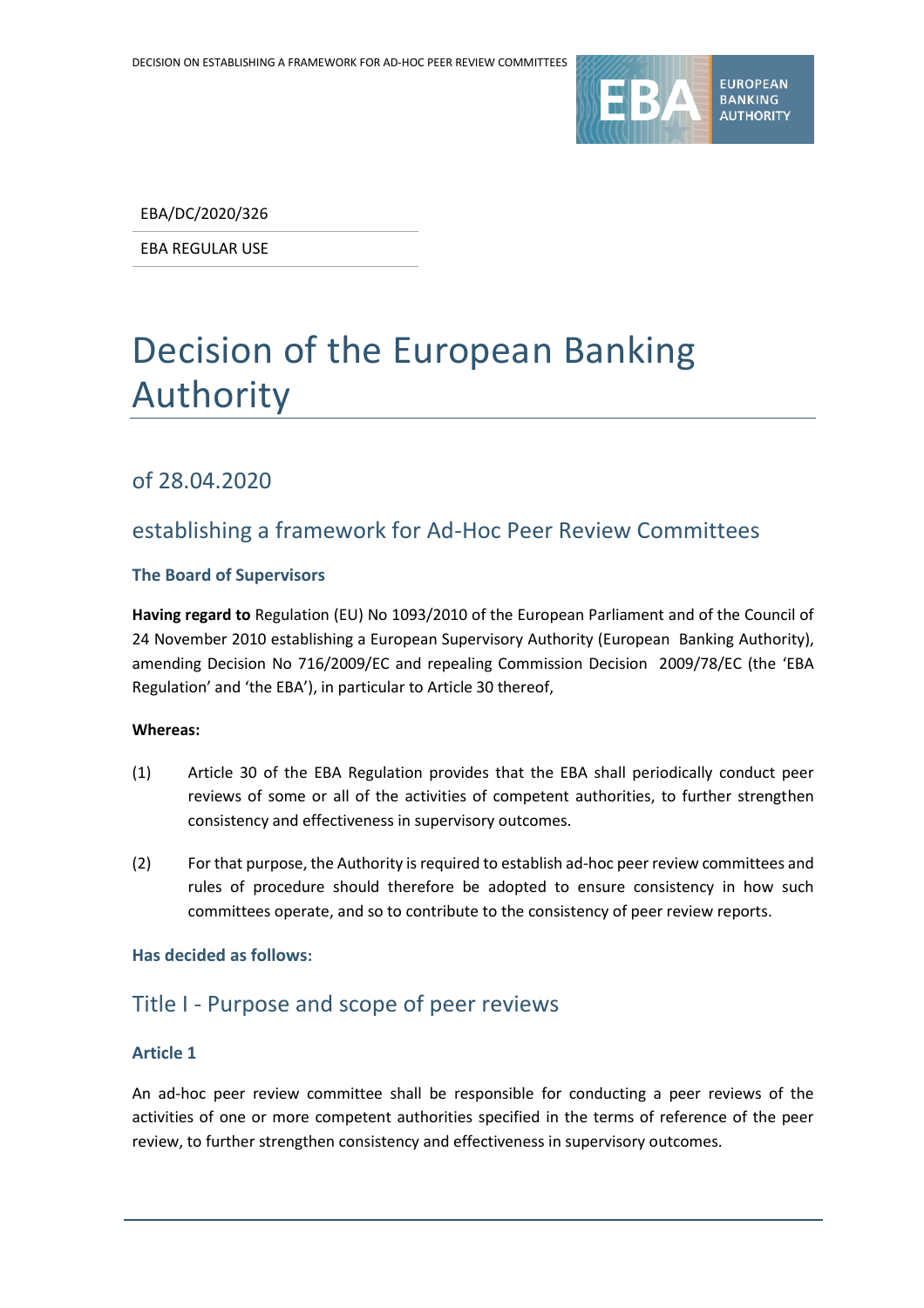

#### **Article 2**

The peer review shall include an assessment of, but shall not be limited to:

- (a) the adequacy of resources, the degree of independence and governance arrangements of the competent authority, with particular regard to the effective application of specified Union acts referred to in Article 1(2) of the Regulation and the capacity to respond to market developments;
- (b) the effectiveness and the degree of convergence reached in the application of Union law and in supervisory practice, including regulatory technical standards and implementing technical standards, guidelines and recommendations adopted under Articles 10 to 16 of the Regulation, and the extent to which the supervisory practice achieves the objectives set out in Union law;
- (c) the application of best practices developed by some competent authorities which might be of benefit for other competent authorities to adopt;
- (d) the effectiveness and the degree of convergence reached with regard to the enforcement of the provisions adopted in the implementation of Union law, including the administrative measures and sanctions imposed against persons responsible where those provisions have not been complied with.

# Title II - Chair, Composition and terms of reference of the review committees

#### **Article 3**

Review committees shall be chaired by an EBA staff member and shall be composed of EBA staff members and staff members of competent authorities which are responsible for carrying out the activities which are subject of the peer review.

### **Article 4**

The EBA shall conduct an open call for participation for each review committee.

### **Article 5**

1

In case of a conflict of interest (as defined in the Conflict of Interest Policy for Staff and other Contractual Parties<sup>1</sup>) staff members shall abstain from participating in an open call for participation. A review committee member from a competent authority shall not participate in the review of that competent authority.

 $1$  Decision of the Executive Director on the EBA's Policy on Independence and Decision Making Processes for avoiding Conflicts of Interest (Conflict of Interest Policy) for Staff and other Contractual Parties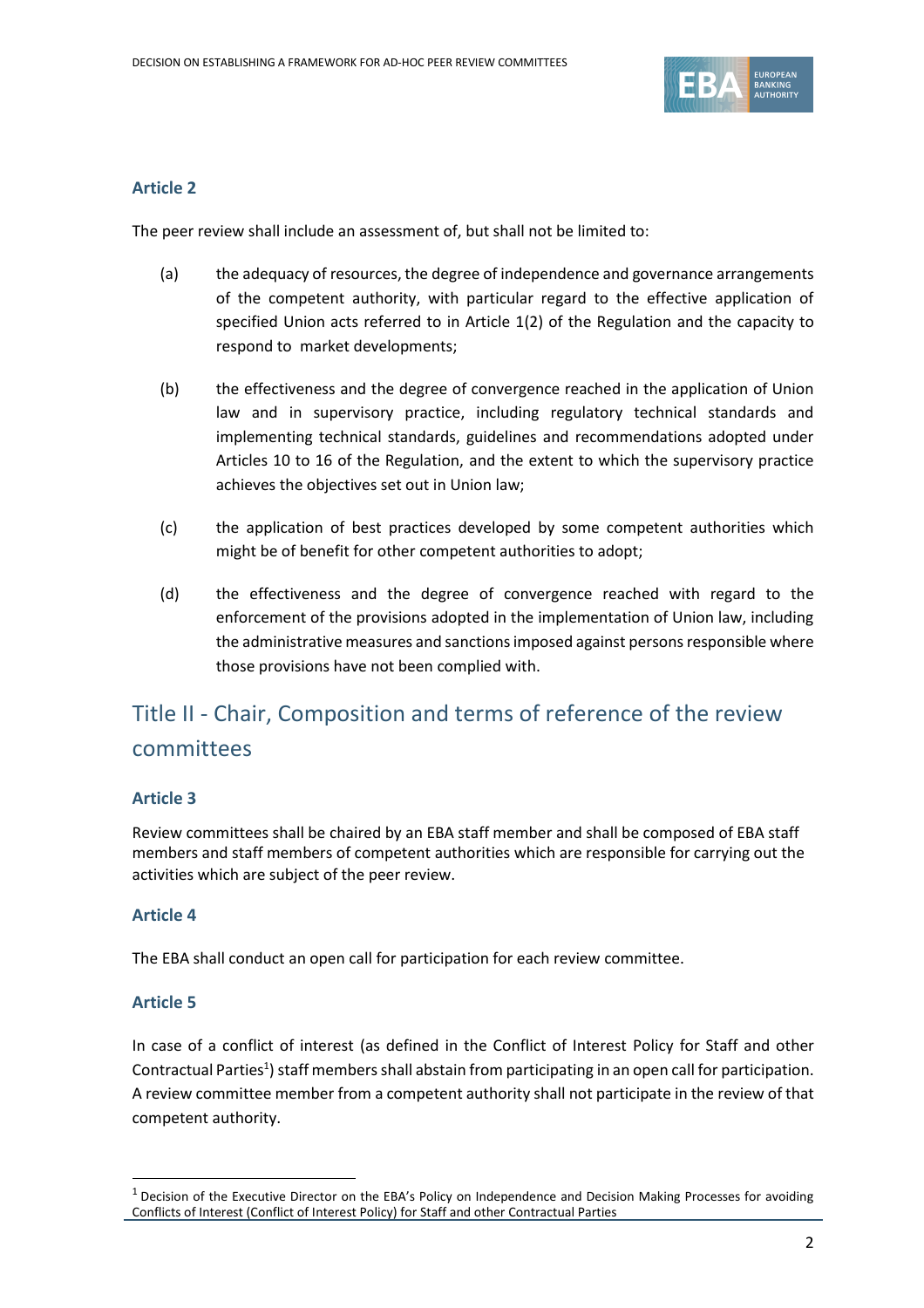

#### **Article 6**

Following the open call for participation the EBA Chairperson shall consult the Management Board on the composition of a review committee, preferably at the same time as the terms of reference of the peer review are proposed. The EBA Chairperson shall propose the Chair and the members of the review committee to the Board of Supervisors for approval in accordance with Article 44(3a) EBA Regulation.

#### **Article 7**

The Chair and the members of the review committees shall have the necessary independence and objectivity, seniority to fulfil their tasks and shall collectively have the necessary knowledge of the relevant Union law and decisions and acts adopted pursuant to the EBA Regulation and expertise in supervisory practices.

#### **Article 8**

Terms of reference of a review committee shall be proposed by the Management Board for approval by the Board of Supervisors. The terms of reference shall specify the scope of a peer review, the methodology to be applied in accordance with Title IV, cooperation arrangements in accordance with Title VI and VII, and any other details necessary to ensure the effectiveness of the peer review.

# Title III - Obligations of the competent authorities

#### **Article 9**

Competent authorities shall participate in the work of the review committees and, in accordance with Article 35 of the Regulation, provide it with the necessary information and input. Competent authorities shall ensure the accuracy and completeness of the information provided.

#### **Article 10**

Existing information and evaluations already made with regard to the competent authority concerned unless assessed to be irrelevant for the purpose of Article 30 and any relevant information from stakeholders shall be taken into account.

# Title IV - Methodology of the Review Committees

### **Article 11**

Upon proposal from the Management Board, the Board of Supervisors of the EBA shall adopt methods to allow for the objective assessment and comparison between the competent authorities reviewed.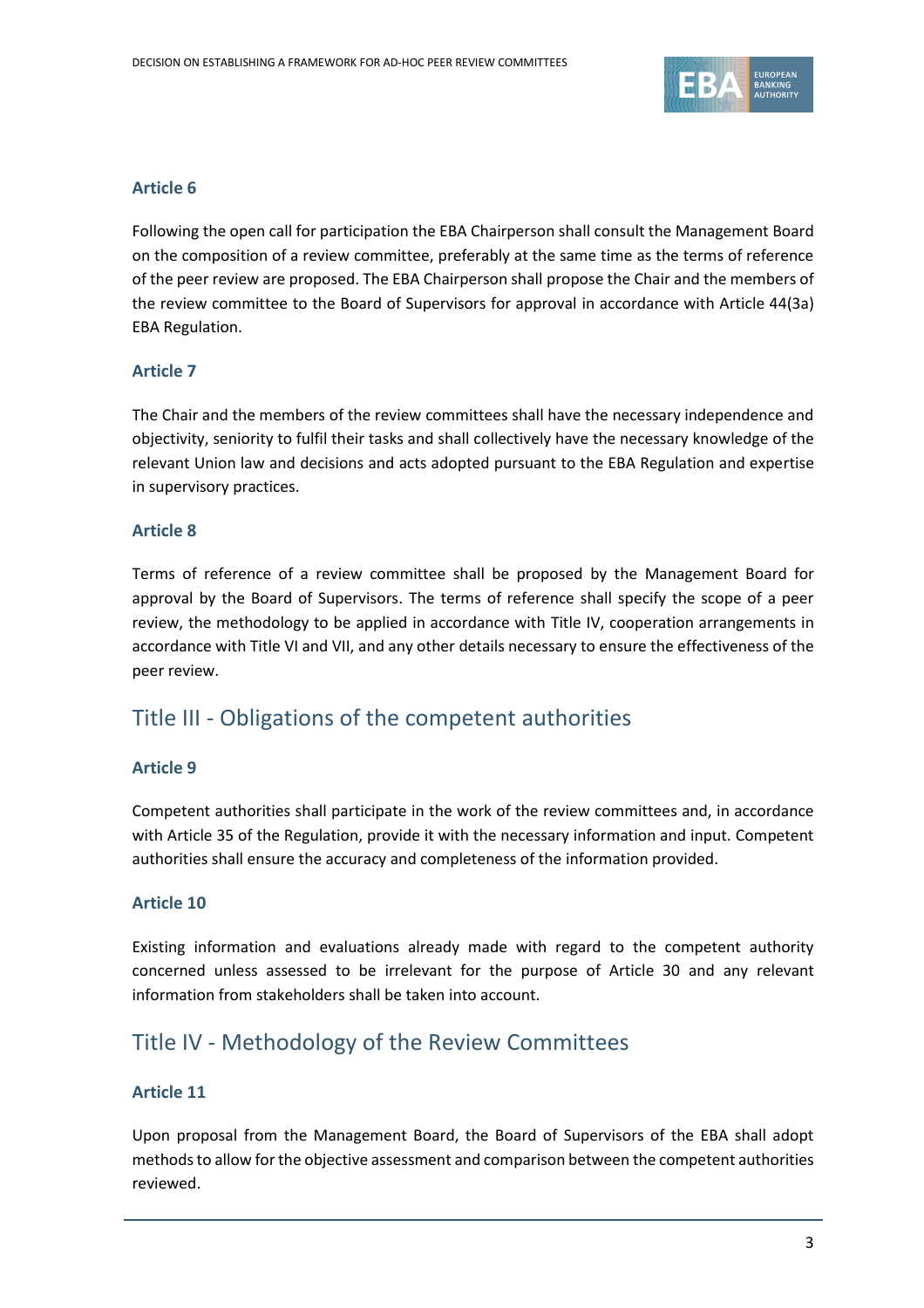

#### **Article 12**

Without prejudice to the methods referred to in Article 11, where appropriate and prior to each peer review, the terms of reference for a review committee may further specify procedures and tools, taking into account the nature of the issues under review.

### **Article 13**

When drafting the peer review report and the follow-up report the chair of a review committee shall consult the Management Board in order to maintain consistency with other peer review reports and follow-up reports and to ensure a level playing field. The Management Board shall assess in particular whether the methodology has been applied in the same manner.

# Title V - Work plan

#### **Article 14**

The Management Board shall submit a proposal for a two-year peer review work plan to the Board of Supervisors for adoption. The peer review work plan shall be proposed as part of the process for adopting the EBA's work programme and shall form a separate part of the annual and multiannual work programs. The peer review work plan shall reflect the lessons learnt from past peer review processes and discussions of coordination groups set up by the Management Board. The peer review work plan shall be made public.

#### **Article 15**

In case of urgency or unforeseen events additional peer reviews may be carried out.

# Title VI - Cooperation with EBA committees and working groups

#### **Article 16**

Where appropriate, a review committee may ask EBA committees and working groups to cooperate in the peer reviews it conducts in accordance with its terms of reference.

### **Article 17**

The Review Committee may seek clarifications on the subject under review from the relevant EBA committees and working groups through their Chairs.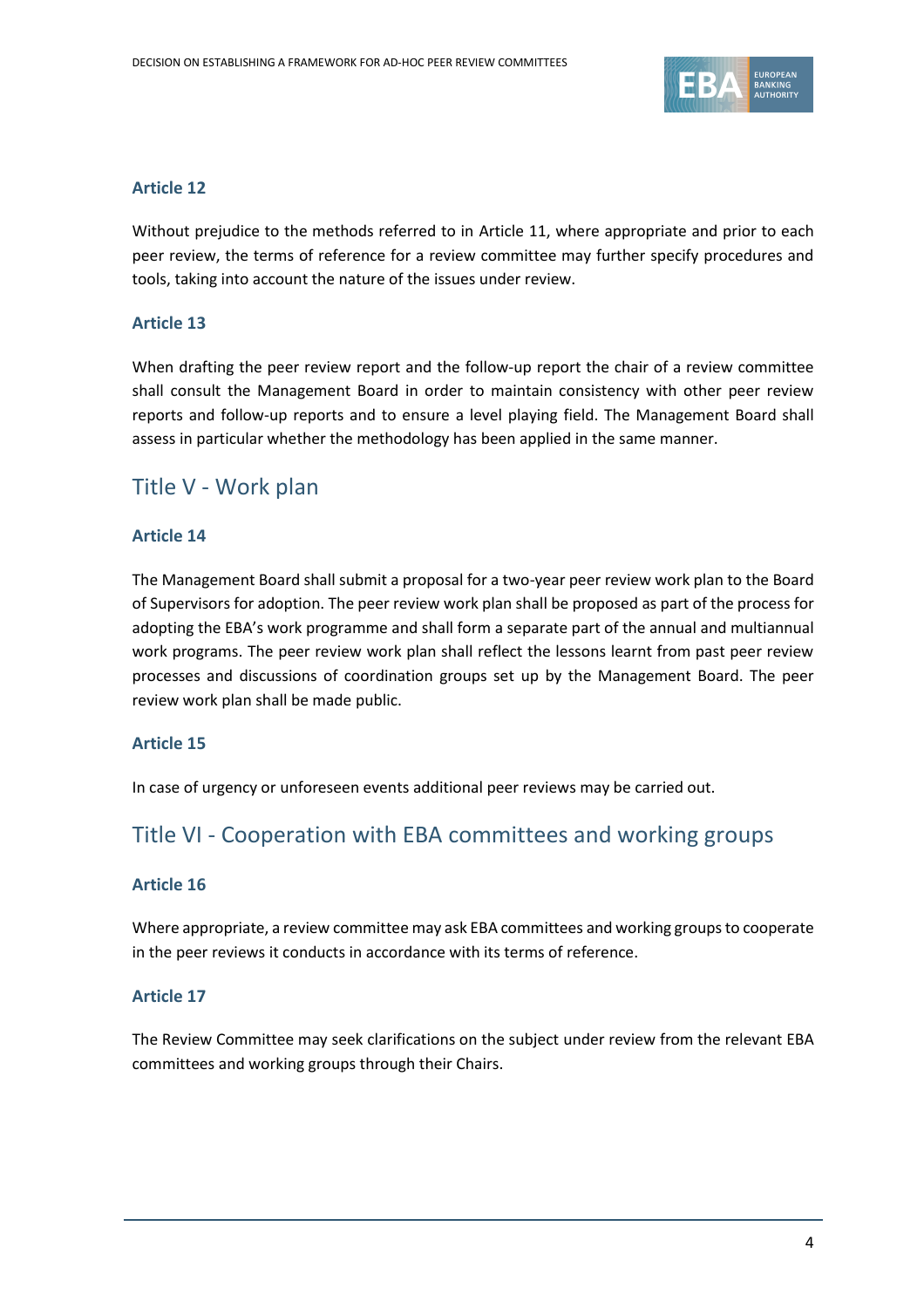

# Title VII - Cooperation with other peer review committees and external parties

#### **Article 18**

In accordance with its terms of reference, a review committee may cooperate with the review committee of the other European Supervisory Authorities, including though the conduct of joint peer reviews. Should the two-year work programs of European Supervisory Authorities contain a joint peer review specific rules for the joint peer review shall be adopted by the Joint Committee based on this decision.

#### **Article 19**

The review committee may seek information from external parties on specific issues, provided that the confidentiality of its work is appropriately safeguarded.

# Title VIII - Outcome of the peer reviews

#### **Article 20**

The review committees shall regularly report to the Management Board on the progress of their work.

#### **Article 21**

Review committees shall, after consulting the competent authorities subject to the peer review identify the reasoned main findings of the peer review.

The review committee shall produce a peer review report setting out the results of the peer review and when drafting the peer review report shall consult the Management Board in order to maintain consistency with other peer review reports and to ensure a level playing field.

Where appropriate, and without prejudice to Article 2, review committees shall:

- (a) explain and indicate the follow-up measures that are deemed appropriate, proportionate and necessary as a result of the peer review;
- (b) signal the extent to which competent authorities apply specific supervisory provisions, achieve convergence in supervisory practices and consistency in supervisory outcomes;
- (c) present the measures that competent authorities not applying specific supervisory provisions and not achieving consistent supervisory outcomes, intend to take to correct the situation or to adopt a more convergent supervisory practice;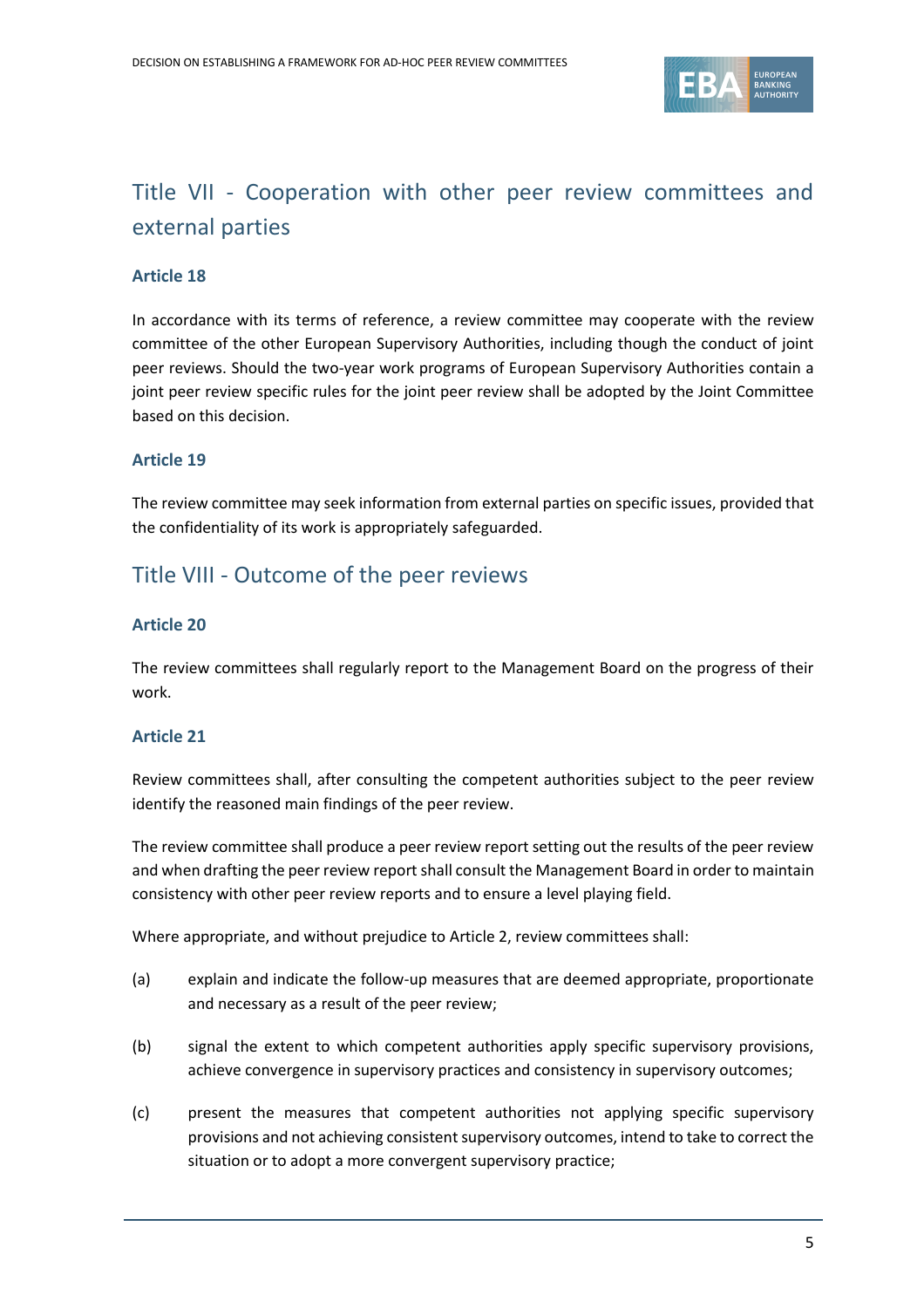

- (d) express views on specific problems encountered by individual competent authorities and recommend ways for achieving full implementation by the relevant jurisdictions, where necessary;
- (e) signal and identify the reasons for inconsistencies or general problems in the implementation of Union law, regulatory and implementing technical standards, guidelines or recommendations, and in the implementation of commonly agreed supervisory practices and the achievement of consistent of consistent supervisory outcomes;
- (f) recommend that work is undertaken to amend a specific supervisory provision or practice that raises significant problems in relation to the operation of the internal market;
- (g) describe possible best practices developed by some competent authorities which might be of benefit for other competent authorities to adopt.

The draft peer review report shall be presented to a meeting of the Board of Supervisors by the chair of the review committee for comments.

The review committee shall assess the comments received and may take any new information into account, before submitting the final report for adoption in accordance with Article 44 (3a) of the EBA Regulation to the Board of Supervisors.

## **Article 22**

The review committee may propose follow up-measures in the form of guidelines and recommendations pursuant to Article 16 and opinions pursuant to Article 29(1)(a) of the EBA Regulation.

# Title IX - Follow up report

### **Article 23**

Two years after the publication of the peer review report the review committee shall prepare a follow up report and submit the follow up report for adoption in accordance with Article 44 (3a) of the EBA Regulation to the Board of Supervisors. The review committee shall, so far as possible, be composed of the same members of the peer review committee who prepared the peer review report.

### **Article 24**

The follow-up report shall include an assessment of, but shall not be limited to, the adequacy and effectiveness of the actions undertaken by the competent authorities that are subject to the peer review in response to the follow-up measures of the peer review report.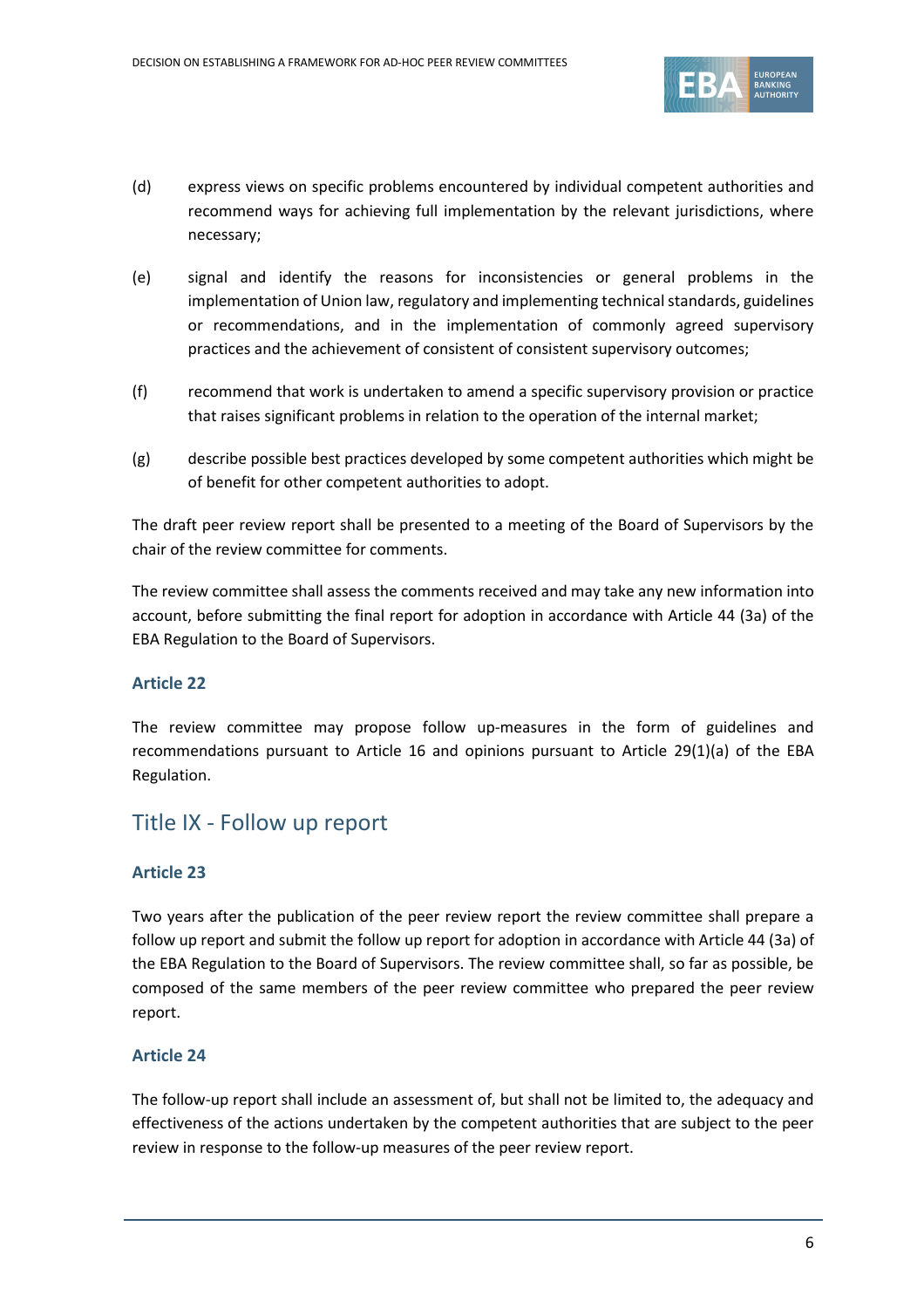

# Title X - Publication of the outcome of peer reviews

### **Article 25**

The reasoned main findings of the peer review, as set out in the peer review report and of the follow-up report shall be published. Where a competent authority that is subject to the peer review is concerned that the publication of the EBA's reasoned main findings would pose a risk to the stability of the financial system, it can refer the matter to the Board of Supervisors. The Board of Supervisors may decide not to publish those extracts.

### **Article 26**

Where the reasoned main findings, adopted following the process in Article 21 differ from those identified by the review committee, the committee's findings shall be transmitted, on a confidential basis, to the European Parliament, the Council and to the Commission unless to do so would breach Article 70 of the EBA Regulation (Obligation of Professional Secrecy).

### **Article 27**

The peer review report and the follow up report may be disclosed publicly. Where a competent authority that is subject to the peer review is concerned that the publication of the peer review report and the follow-up report would pose a risk to the stability of the financial system or breach Article 70 of the EBA Regulation, it shall have the possibility to refer the matter to the Board of Supervisors. The Board of Supervisors may decide not to publish those extracts.

# Title XI - Entry into force

### **Article 28**

This decision shall enter into force with immediate effect.

### **Article 29**

The Decision of the European Banking Authority establishing the Review Panel of the European Banking Authority, EBA DC 035, of 4th May 2011 is repealed and replaced by this decision.

Done at Paris, 28.04.2020